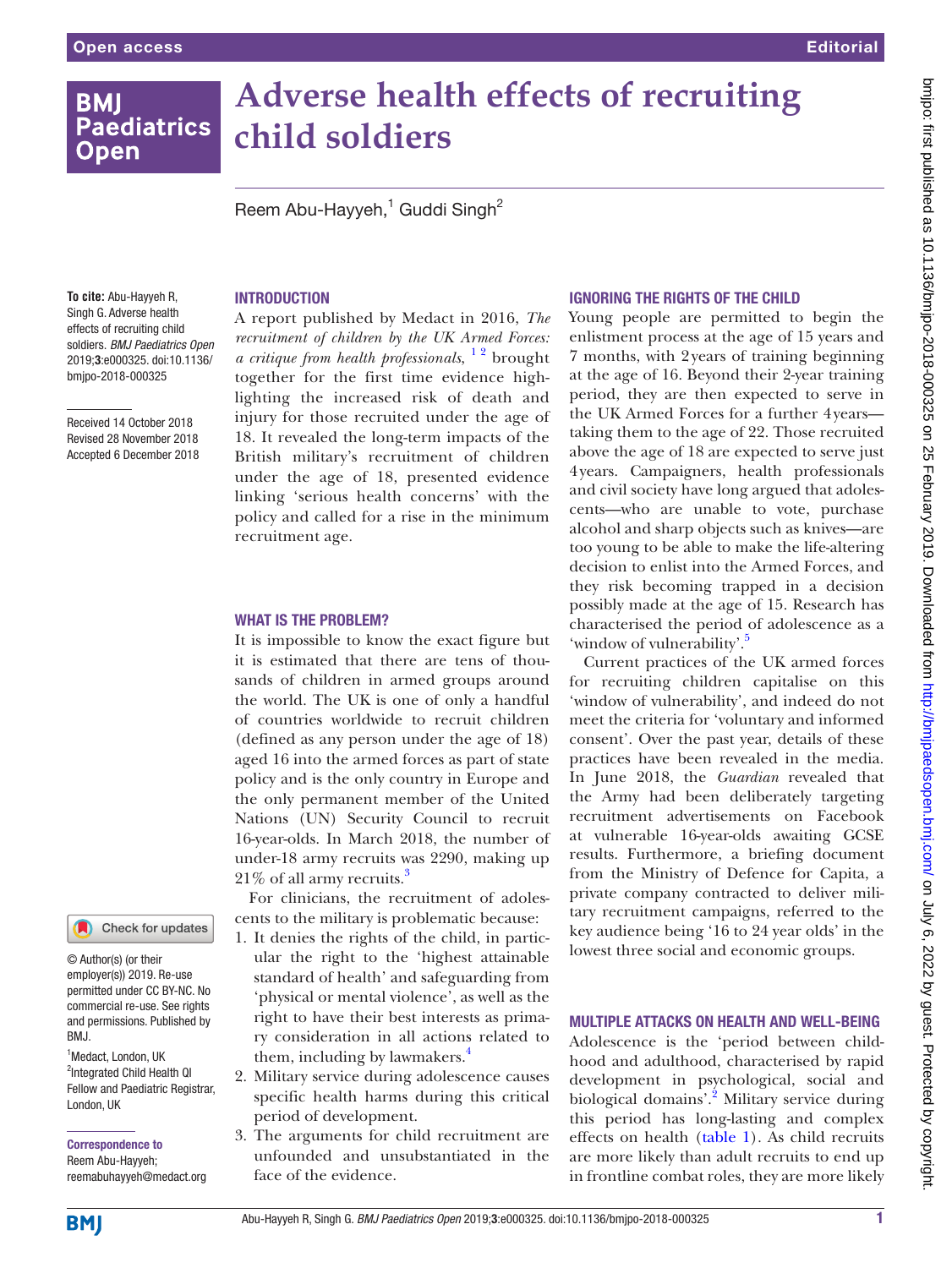<span id="page-1-0"></span>

| Child health in armed conflict<br>Table 1 |                                                                                                                                                                                                                                                                                                                                                                                                                                                                                                                                                                                                                                                                                                                                                                                                                                                                                                                                          |
|-------------------------------------------|------------------------------------------------------------------------------------------------------------------------------------------------------------------------------------------------------------------------------------------------------------------------------------------------------------------------------------------------------------------------------------------------------------------------------------------------------------------------------------------------------------------------------------------------------------------------------------------------------------------------------------------------------------------------------------------------------------------------------------------------------------------------------------------------------------------------------------------------------------------------------------------------------------------------------------------|
| <b>Mechanism</b>                          | <b>Effect</b>                                                                                                                                                                                                                                                                                                                                                                                                                                                                                                                                                                                                                                                                                                                                                                                                                                                                                                                            |
| Mortality                                 | The <i>fatality rate</i> of frontline combat infantry in Afghanistan was seven times higher than that in the<br>rest of the armed forces <sup>9</sup>                                                                                                                                                                                                                                                                                                                                                                                                                                                                                                                                                                                                                                                                                                                                                                                    |
| <b>Illness</b>                            | Conditions for maintenance of child health deteriorate in war-nutrition, water, safety, sanitation,<br>housing and access to health services. Sustained deficiencies in these areas have been shown to<br>have significant impacts on growth in children and adolescence <sup>10</sup>                                                                                                                                                                                                                                                                                                                                                                                                                                                                                                                                                                                                                                                   |
| Mental health                             | Younger military personnel are at a greater risk of mental health disorders than their civilian<br>counterparts:<br>Exposure to combat is a risk factor for PTSD and other mental disorders, particularly among<br>younger personnel and individuals with pre-existing psychosocial vulnerabilities and mental<br>health conditions <sup>11</sup><br>Self-harm and suicides in the UK armed forces are more common among younger personnel<br>and exceed rates for young civilians <sup>12 13</sup><br>Rates of alcohol misuse are considerably higher in the UK armed forces than in the general<br>population. Young age is particularly associated with alcohol misuse in the UK armed forces <sup>14</sup><br>These problems are related to the isolation and enculturation into military life, the trauma of<br>combat, but also to the higher prevalence of preservice vulnerabilities among young recruits to the<br>armed forces |
| Educational outcomes                      | In the armed forces, educational underachievement is a marked risk factor for PTSD as well<br>as other common mental disorders, alcohol misuse, aggressive behaviour and violence. <sup>15</sup> For<br>instance, one study found a PTSD rate of 8.4% among Iraq War veterans who had joined the<br>armed forces with no GCSE qualifications, compared with 3.3% among those with A levels <sup>16</sup>                                                                                                                                                                                                                                                                                                                                                                                                                                                                                                                                 |

PTSD, post-traumatic stress disorder.

to experience physical or psychological trauma and to be killed.<sup>[2](#page-2-4)</sup>

# **UNJUSTIFIABLE**

In the face of such evidence for harm, why does the UK military continue to recruit 16-year-olds? Is the recruitment of adolescents a responsible piece of public policy? The main justification rests on fears of a 'recruitment shortfall': the British Army claims the UK is short of 8200 military personnel, with recruitment down by 24% in 2016–2017 and a greater proportion of staff leaving the military. Be that as it may, given the extensive harms described above, to put recruitment figures above the health and well-being of children and adolescents seems misguided and counterproductive for both the Ministry of Defence as a governmental body and wider society.

The second justification espouses economic and occupational benefits to recruits, many of whom come from disadvantaged backgrounds, arguing that the military offers training, discipline and opportunities to 'rise up the ranks'. Again, we have seen that it is precisely child recruits from disadvantaged backgrounds who are at highest risk of adverse outcomes in the military. Furthermore, figures from 2017 show that those recruited under the age of 18 constituted 24% of those who voluntarily left the Armed Forces before completing their service this also increases the likelihood of lower mental health outcomes. $67$  As such, the UK should end its practice of recruiting adolescents to the Armed Forces. It would be both more financially sustainable and better for the mental health and social outcomes of military personnel

if the Armed Forces instead invested in the training and well-being of serving personnel.

# WHAT CAN CLINICIANS DO?

Clinicians occupy positions of voice and power. The Royal College of Paediatrics and Child Health (RCPCH) states that 'Paediatricians are committed to a policy of advocacy for a healthy lifestyle in children and young people and for the protection of their rights'. To fully realise this goal for this group, then, what can clinicians do?

Earlier this year, Medact submitted evidence to the Defence Select Committee inquiry into the mental health of UK Armed Forces personnel and veterans, focusing on the health outcomes for those recruited as adolescents.<sup>[8](#page-2-6)</sup> Medact will continue to publish research on this, alongside the scrutinising of past and current recruitment practices aimed at children and minors.

Mental health specialists and paediatricians interested in this issue are invited to feed into Medact's ongoing research in this area. Paediatricians are encouraged to join the RCPCH Parliamentary Panel for further training around advocacy skills to be able to better represent patient interests. Interested clinicians can find informative resources on these health impacts and policy updates, as well as actions that health professionals can take, on the Medact website.

Contributors The two authors contributed equally to this paper.

Funding Medact received a grant from the Joseph Rowntree Charitable Trust (JRCT) for its peace, security and health work.

Disclaimer JRCT had no involvement in the writing of this Editorial.